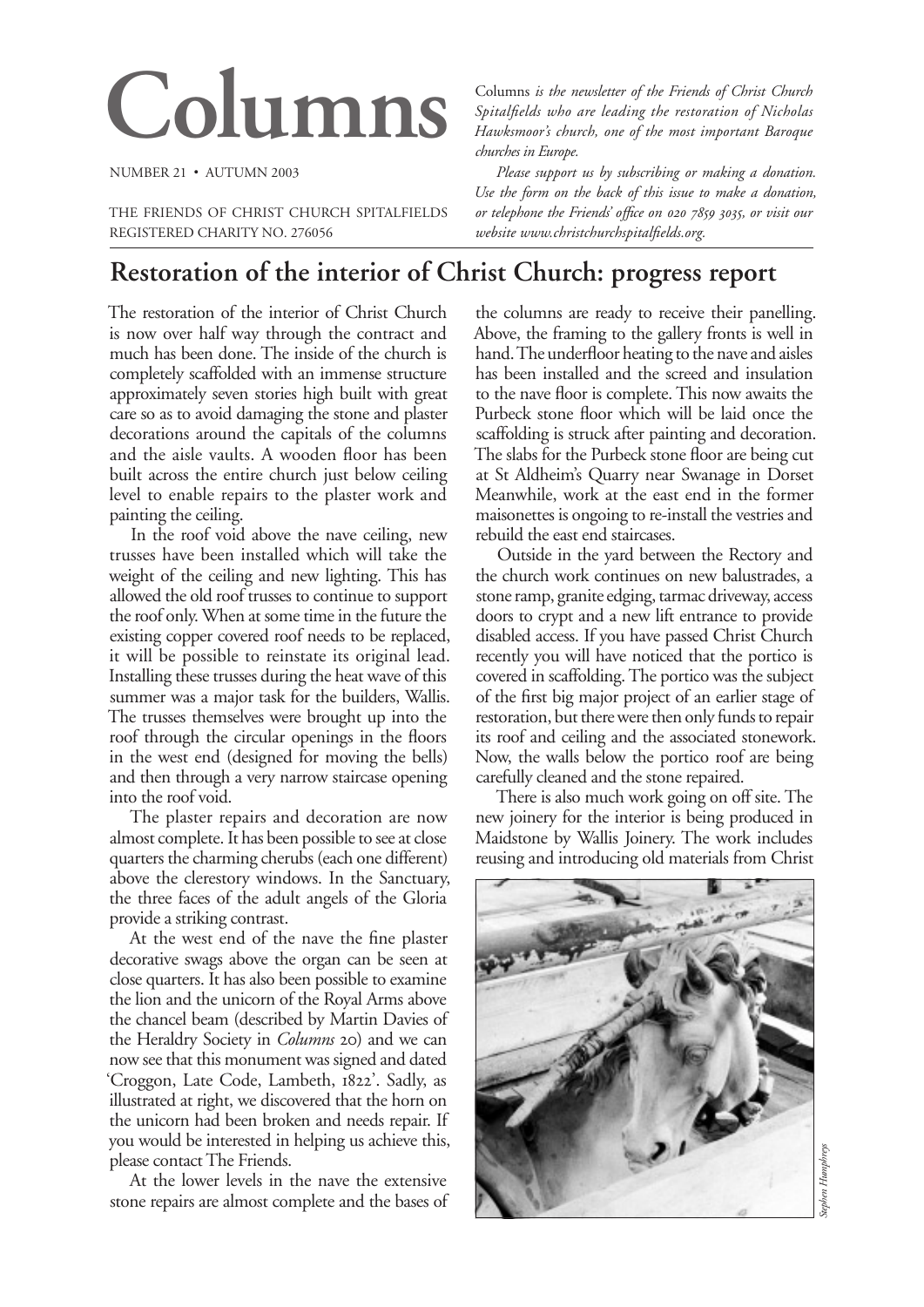Church which had been carefully restored and recorded. The intention, approved by English Heritage, is to reuse as much material as is possible and practical. The carving is being carried out by Ray Gonzalez and Ben Harms based near Chard in Somerset. They are working on a total of thirtyeight carved pierced brackets called 'cartoozes' in the original accounts. Gonzalez and Harms will also be carving eleven new brackets and the elaborate corniced mouldings which are to be fixed directly above them. Twenty-seven of the brackets survived after the Victorian alterations; some had been used on the double tier of galleries at the west end and the others were converted into alms boxes including one which was cut down to form a small seat in the pulpit. Gonzalez and Harms are also carrying out repairs to the original brackets, letting in new sections of oak and carving them to match the original.

The works that the Heritage Lottery Fund are funding need to be 'matched' by money raised by the Friends. The gearing on this means that for every pound you give, the Lottery will give  $\mathcal{L}_3$ . Thus even a gift of  $\pounds$ 25 will produce  $\pounds$ 100 worth of building work. There is also a substantial amount of further work to be done to make this great building fully usable as a place of worship and for public uses. Upgrading the crypt, providing seating and other furniture are necessary and these are not funded by the HLF. The Friends has launched an appeal to provide them. Please see the back page for details of how to support these works.

*Detail of one of the plaster swags just below the ceiling on the west wall of the nave. The original accounts for Christ Church record that the plaster work was executed by Isaac Mansfield who also worked on the Library at Blenheim.*



# **Personal Column**

#### *Kerry Downes*

In 1946 I must have been weird, though people were kind. Architectural history was part of "A-level" Art. I was going to be a printer. From sketches I had progressed to photography with a wooden quarter-plate camera, later something handier. I made a fuzzy wide-angle lens. Saying I was making a survey, I got into all sorts of places closed for repair. I read Summerson's *Georgian London* and Gerald Cobb's *Old London Churches*. I was going to write a book (based more on desire than knowledge) on how to understand architecture, using examples in Greater London.

To find out what there was, especially after six years of war, I went through the London boxes in the National Buildings Record. With an A–Z marked in red ink I cycled around, ticking off what I saw. And Hawksmoor's Stepney churches very definitely, very physically, were there. Back home in Ealing I re-read Summerson's words about them, and re-thought what architecture was about.

So I don't know when I first got inside Christ Church. I had my British Museum library ticket honestly but precociously at nineteen, and had studied Hawksmoor's original drawings well before May when the Rector showed me around. I was writing a paper for a professor's birthday. *Georgian London* glosses over Christ Church, maybe because it doesn't obviously fit Summerson's rectangle-in-rectangle formula. But by then I knew the oddly centralised churches on the Continent; I knew also how Hawksmoor's middle nave arches were wider than the others – my first ace. And I knew that my future would, come what else might, be with 'Mr H'.

But how did it start? I enrolled at the Courtauld in October 1948. I studied the Renaissance, the Seventeenth Century, and English art after 1550; and you could attend lectures in all three concurrently. Perfect for a butterfly mind – and I was painting, learning photography, and developing what is still a major interest: why the world in general, and buildings in particular, don't look as they do in pictures and photographs. Books and received wisdom were – still are – full of half-truths and sidesteps. In an essay over Christmas 1949 "hammering out" these problems (my tutor's phrase), Christ Church's hidden cross-axis served to exemplify centralised planning – I must have been inside by then – but my sceptical tutor said Hawksmoor was a muddler: 'look at the ceiling!' I hadn't then yet rumbled the middle arches, but I *felt* something. Drawings might vindicate the 'muddler'.

A colleague's doctoral thesis began when her tutor said, "If you think *that*, go away and prove it",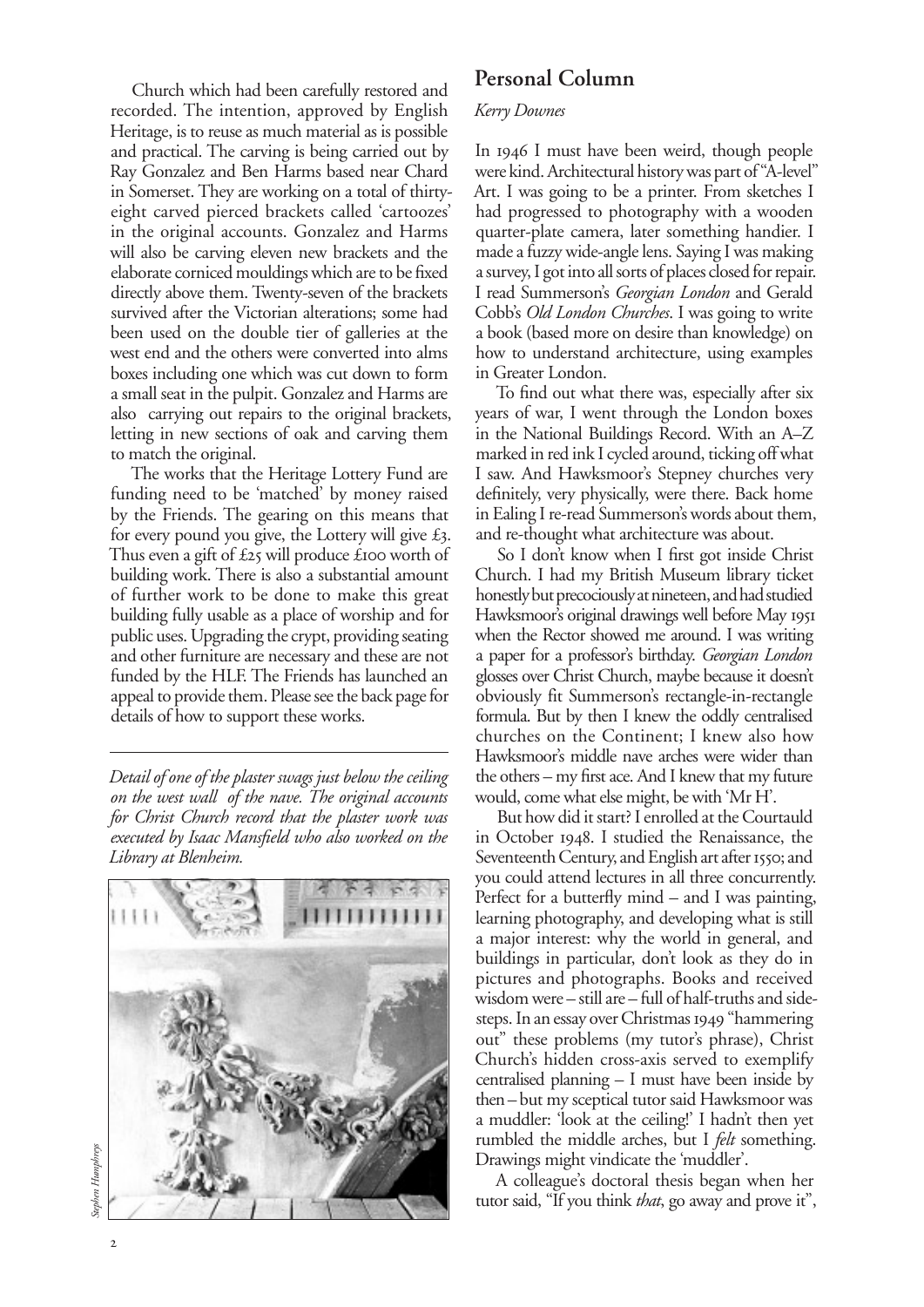and she did. That sort of determination carries you over the bad times in research. In 1952 I was allowed to register for an MA on a catalogue of all Hawksmoor's drawings; three years later I was upgraded to explore the mind behind them. The catalogue lies largely unread in Senate House, but 'the rest is history'.

Kerry Downes is Emeritus Professor of the History of Art at Reading University and author of *Hawksmoor, London, Thames & Hudson, 1959,* 2nd, revised edition, 1979.

### **Back up support**

The Friends Office is run with a small number of staff in order to keep our overhead costs to a minimum.

**Volunteers**: we need volunteers for work in the office, which might include help with the mailings, and also at our special events. Please contact us if you would like to become involved.

**Postage**: if you or your business could help with postage facilities this would help greatly with our mailings.

Please contact the Friends office: 020 7859 3035.

# **Thank you**

The campaign to restore Christ Church relies on the support of many people. The Friends would like to thank law firm Ashurst Morris Crisp for generously providing an office for them; for printing this edition of *Columns* and other printed material.

Thank you to our volunteers who come and help both in the office and at special events. We are particularly grateful to Fiona Ligonnet and Christopher Woodward who provide reliable and regular back up in the office throughout the year.

We would also like to take this opportunity to thank publicly all those who give to the restoration by standing order, thereby saving us paperwork and money.

# **Recent gifts**

The Friends are grateful to the many individuals and organisations who are giving with such generosity to the Restoration Appeal. We value donations large and small. We would like to thank the following for their recent donations, and those who prefer to remain anonymous.

#### **Gifts between £100 and £200**

All Souls College George Allan\* Mr & Mrs K Baker James Blackie Hugh Brady Byrne Charitable Trust \* Dr Michael Byrne Belinda Cadbury Mary Collins Jon Dawson Mr C Dutton Steven Elliott Dr T R Gourvish Ian Hossack Gregory des Jardins Jacqueline Linsley Duncan McKay Robert Morris John Peck Pauline Pinder Russell Potts Charles & Gill Refoy

Eleanor Robbins Helen Robson Sainer Charity Simon Scott Plummer Andrew Soundy Dimity Spiller Roderick Thomson Barry Till David Whitaker

#### **Gifts between £200 and £500**

Mr C J Cazalet Mr G A Collens Madeline Hutchins Modiano Charitable Trust Simon Mosley Mr R A Murley Allan Murray-Jones Mr A F Nafzger Mr R Prescott Sir Walker Carter Charitable Trust

**Gifts over £,**

Allen & Overy F&C Smaller Companies PLC George Law \* Anonymous

\* Fully or partly towards Richard Bridge Organ Appeal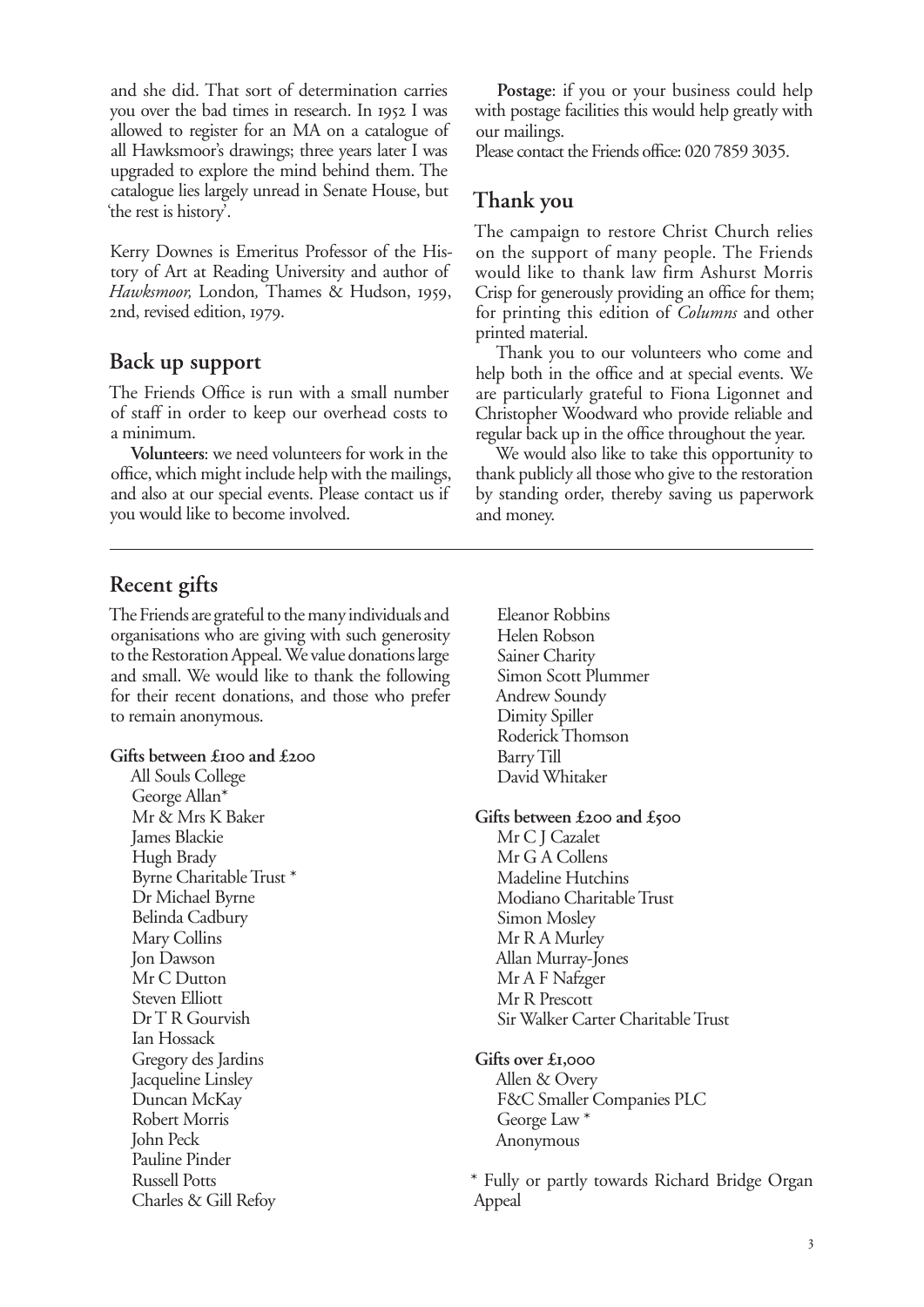

*Eric Elstob at the opening of the rebuilt South Steps of Christ Church, .* 

The Friends are sad to announce the death of Eric Elstob, our President.

Over a quarter of a century, first as Treasurer and then Chairman, he committed himself energetically to the parish and to the restoration of Christ Church, and perhaps contributed more than any other individual to the restoration.

Generous in every way, his determination to advance the project saw him equally happy to make strategic decisions or turn himself to menial tasks. His positive spirit and excellent sense of humour kept us all sane when the going got tough. We shall miss him terribly.

By way of a tribute we reproduce the obituary written by Nicholas Johnson which appeared in the *Independent on* II November 2003.

#### **Eric Elstob**

Financier and champion of Christ Church, Spitalfields

Eric Carl Elstob, financier, writer and conservationist: born Hawkhurst, Kent 5 April 1943; joint manager, Foreign & Colonial Investment Trust 1973–95; died London 28 October 2003.

Eric Elstob was a financier, conservationist and social historian. For over a quarter of a century he was a director at the investment trust group Foreign & Colonial, and he gave a vivid account of post-Communist European reunification in his book *Travels in a Europe Restored 1989–1995*. He was also at the helm of the restoration of the architect Nicholas Hawksmoor's most significant church, Christ Church, Spitalfields, in east London.

In 1974 Elstob had purchased a house in Fournier Street, Spitalfields, an early Georgian building first used by Huguenot weavers, which lay in the shadow of Christ Church. In the house next door, "Art for All" had already been established by the visual artists Gilbert and George. "All" in the vicinity included the conceptual artists Langlands and Bell, the poet and playwright Rodney Archer, the theatre historian Geoffrey Ashton, Denis Severs – epic conveyer of the imaginary Jarvis family at No 18 Folgate Street – and the Argentine painter and set- designer Ricardo Cinalli.

Cinalli embarked with Elstob on the restoration of his four-storey "rag trade" house. Elstob's quintissentially Nordic-English outlook complemented Cinalli's mediterranean temperament, and together they achieved their vision of a unique house. The previous owner had kept a pair of greyhounds on a double bed with a pink counterpane. Elstob's own aesthetic was Spartan: his bed teetered on pallets garnered in the fruit market.

Elstob's house backed onto the church primary school, of which he later became governor, and the Seven Stars pub, home to lethargic strippers. Spitalfields was predominantly Bangladeshi, with a Jewish and East European diaspora, a vibrant rag trade and Spitalfields fruit market. Pubs were licensed through the night for market porters; Phyllis and Clyde's Market Café, where Gilbert and George had painted the kitchen floor, opened at am.

The remarkable Christ Church towered above. In the 1950s the church had been threatened with demolition, but growing recognition of the importance of Hawksmoor's work saved it and in the Sixties the roof had been repaired. Its Rector from 1974, Eddie Stride, was soon convinced of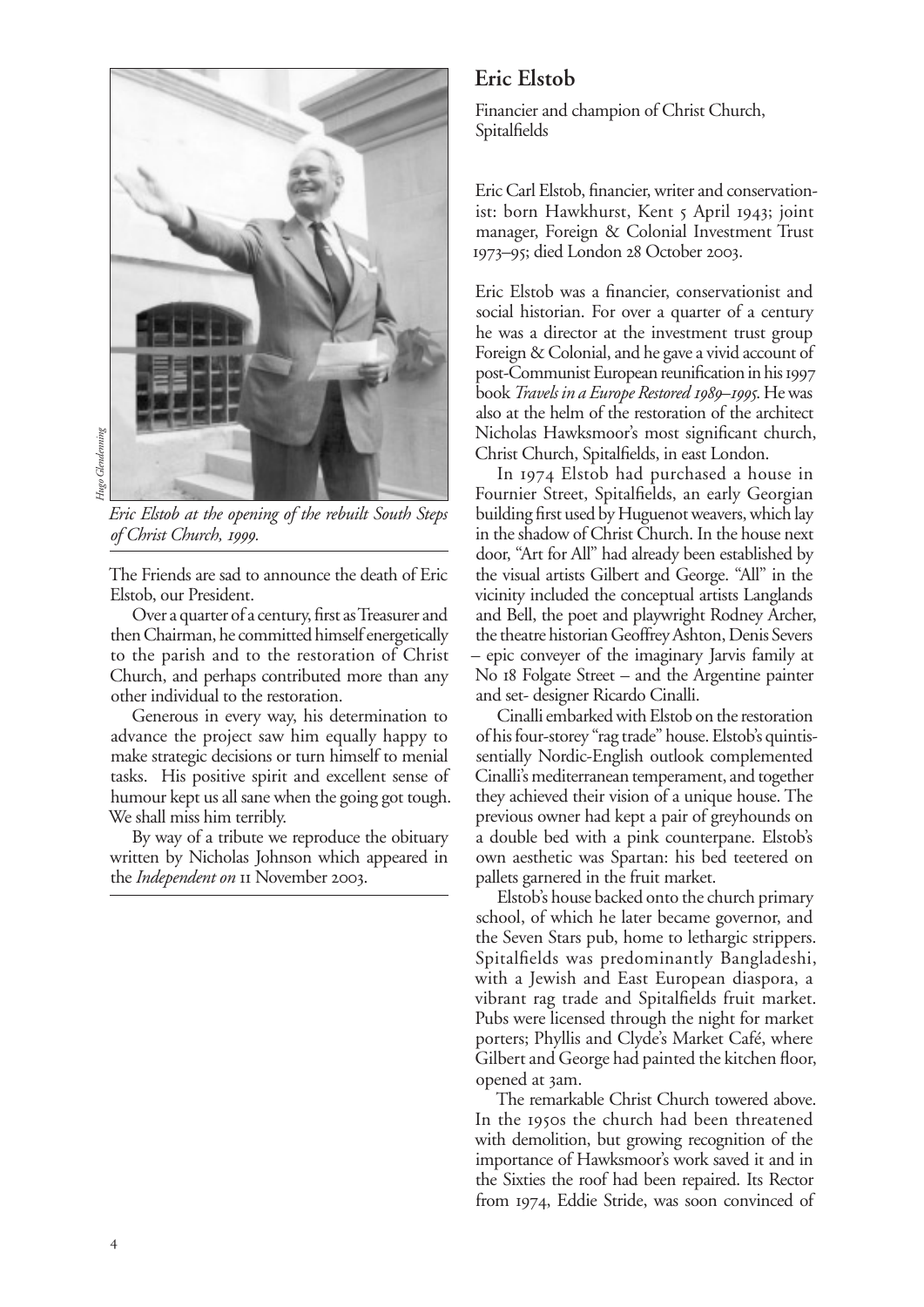the significance of this church in an impoverished area. He ran a homeless men's refuge in the crypt; its most charismatic tenant, "Banjo" (James Cross), had a police record for stealing a lifeboat from Birkenhead and sailing it up the Thames.

The Friends of Christ Church, Spitalfields was founded in 1976 and Elstob became Treasurer. Research and building work began and in 1977 the Friends launched an annual music festival, under the direction of the conductor Richard Hickox. This was the progenitor of the Spitalfields Festival.

The restoration of Christ Church was an enormous task but Elstob was a prudent, astute treasurer, handling scarce funds. His careful management for 25 years, for which he was appointed chairman in 1996 and president in , has ensured that the Friends, while still fund-raising, should complete restoration of the church next year.

Eric Carl Elstob was born in Hawkhurst, Kent, in 1943. He was the only child of a Royal Navy captain, Eric Elstob, and his wife Signe Ohlsson. His mother was Swedish, from the southern coastal town of Ystad. His father died when Eric was six and in 1952 Signe, a physiotherapist, moved with her son to Bath, running a practice from home and supplementing her wage with hospital employment.

Following prep school at Hawtreys, Wiltshire, Eric Elstob attended Marlborough, like his father before him. He excelled at languages, literature and boxing. He continued to be athletic; in he scaled the Andes and, sporting an array of herringbone jackets, tweeds, plus-fours and green military socks, he walked in many countries. He later smoked a pipe (except in Lent). He observed many saints' days and had a store of folklore kept, like much of his business work, in his head.

At 15, meeting his guardians in the old United Services Club, he told one of them – an admiral – that he would not follow his father into the Navy. At 16 he won a scholarship to Queen's College, Oxford, and graduated with first class honours in Modern Languages in 1965. That summer he visited Greece, and recited a Shakespeare sonnet, "Th'expense of spirit in a waste of shame", at Epidaurus, at the temple erected to Dionysus.

As undergraduates, Elstob and his schoolfriend Richard Barber (the future historian and Elstob's publisher at the imprint Boydell & Brewer) travelled in Sweden with the future Conservative minister Tim Boswell. Barber remembers:

Elstob instructed us that when drinking a toast in schnapps before dinner, the glass should be lowered when empty opposite where the second

waistcoat button would have been. We duly did this at one house, and our host laughingly exclaimed "You can't all three of you have been in the Swedish navy."

In 1965 Elstob joined Foreign & Colonial Management in London and by 1969 was appointed a director. Linguistically gifted, with Latin, Greek and some Provençal alongside French, German, Swedish and English, he was drawn to international financing. After a rocky start, Foreign & Colonial's operations in Japan flourished and in 1972 Elstob helped establish the GT Japan Investment Trust.

He was pre-eminent in researching Far Eastern economies and trailblazed Foreign & Colonial investment policies in Singapore, Malaysia, Hong Kong, Japan and Thailand. Until 1995 he was a joint manager of the Foreign & Colonial Investment Trust. This was a golden era of performance for Foreign & Colonial, which became the largest investment trust in the UK.

Elstob's mother had resettled in Sweden in 1966, and died two years later. He had been her close confidant and her death was painful for him to overcome. He maintained close ties with his Swedish relatives and in honour of his mother founded the Signe Trust, slanted to help the young, the arts and the artisan. In 1979 he published a lively account of Sweden's past, *Sweden: a traveller's history*.

The late 1980s brought Elstob personal and business difficulties, and were a lonely time. More gentle was his post as Treasurer to the Worshipful Company of Parish Clerks. He was also trustee at St Andrew's, Holborn. In 1989 he was diagnosed with cancer but he fought it stoically.

In the spring of 1990 he drove to Eastern Europe. Over the next five years, with petrol cans and a tent in the boot, he sought to see for himself how the economies could withstand change after Communism. The resulting John Buchan-esque book, *Travels in a Europe Restored*, was by turns dark and wry.

Elstob continued to travel widely for business and pleasure, ably assisted by his companion Eva-Lena Ruhnbro. He holidayed in Ystad annually, and returned often to his childhood house in Bath, where time was slower. He maintained and developed eclectic passions: blackberry crumble, skiing, trekking, Ealing comedies, schnapps, cats and kayaking. A fine-looking man, with a huntingdog face, he was brave and uncomplaining.

*Nicholas Johnson*